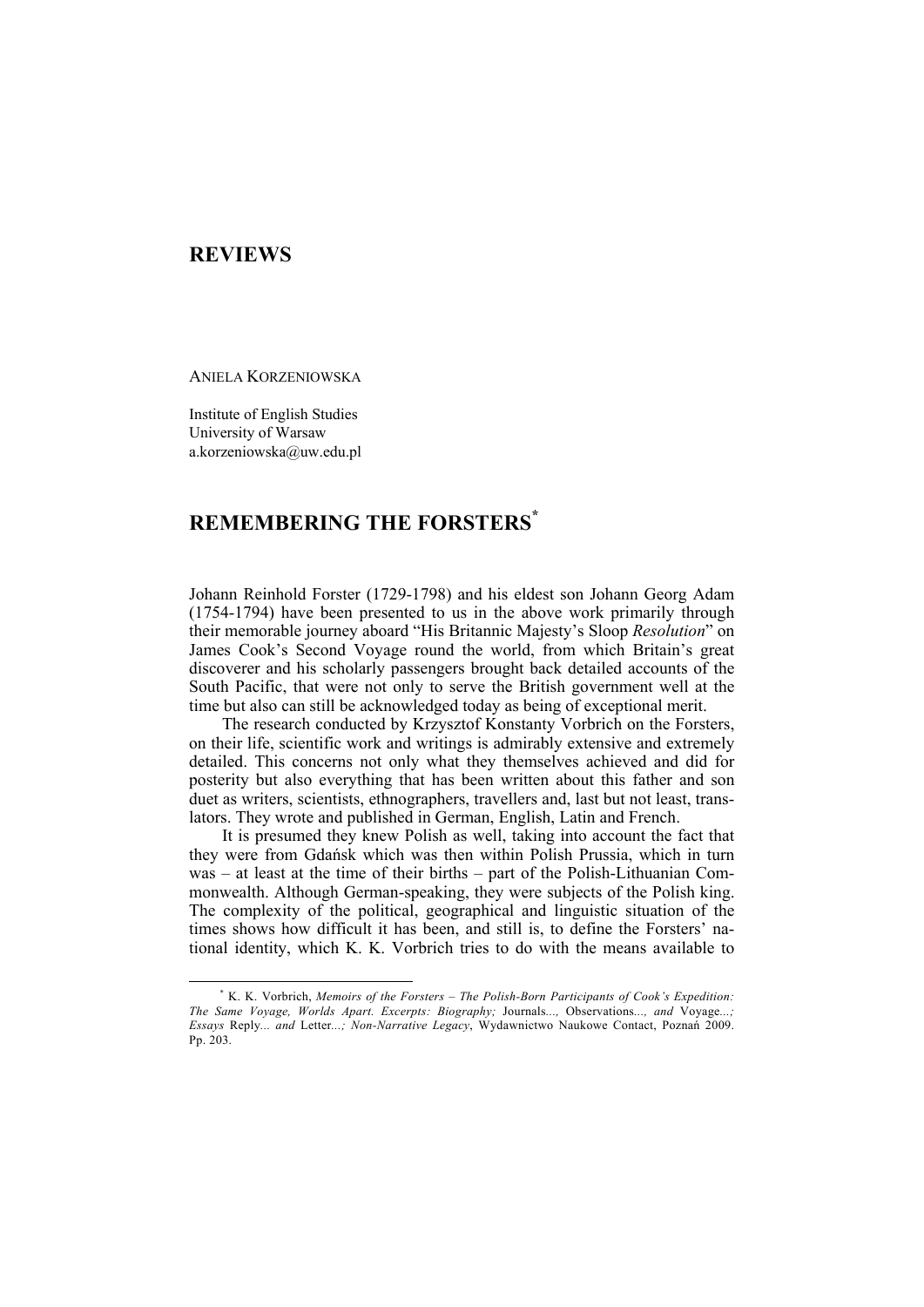him. Furthermore, his own national affiliation wants to show how important the Polish side of their makeup is in delineating their achievements in both the humanities and science.

The Forsters were of Scottish descent although the Scottish line was already rather distant when Johann Reinhold Forster came into this world. It was his great-grandfather who is known to have come to Gdańsk, having escaped the political upheavals of the 1640s and the following Cromwellian regime of nearly a hundred years earlier. At the time there was a large Scottish and Calvinist community in the Gdańsk Patriciate, often intermarrying and following their Calvinist faith. The language they spoke was German, and with  $Gdańsk<sup>1</sup>$ then being part of Polish Royal Prussia there are many foreign claims to the Forsters, especially Johann Georg (most often referred to in English simply as George) being classified as a German or at least a German writer.<sup>2</sup> He certainly wrote in German (although as we know not only) but German the Forsters definitely were not, despite their strong German connections through education, professional careers and political involvement. It is primarily their Polish connections that Vorbrich, in his biographical account of the Forsters, $3$  brings strongly to the foreground, stressing the fact that the Forster family served the Polish-Lithuanian Commonwealth well and what linked them to Poland should be appropriately acknowledged.<sup>4</sup> Rightly so, but in speaking about "their tripartite cultural roots [...] the countries of their ancestors (Poland), their origin (Scotland), and their prolific work (England)" (p. 27), it might be more accurate to say they were of mixed Scottish-Polish heritage (their ancestors were actually from Scotland more than from Poland but they happened to live on what then was Polish soil), with their most prolific writing years falling on the period spent in England. It has to be remembered, however, that they also had strong professional and political links with Germany, never mind their first language being German. Hence it might be preferable to say today they were simply of mixed nationality.<sup>5</sup>

The Forsters moved to England in 1766. Through his extensive writings on the flora and fauna of both Britain and North America, J. R. Foster quickly became well known to British academic circles, becoming a fellow of the Royal Society in 1772. In the same year he was offered the post of naturalist on

 $\frac{1}{1}$ <sup>1</sup> Throughout its history Gdańsk changed hands so many times that for many it may be somewhat difficult to grasp when it belonged to which power.

It is interesting to note the title of Leslie Bodie's article from 1959: *Georg Forster. "The Pacific Expert" of Eighteenth Century Germany*, "Historical Studies, Australia and New Zealand", vol. 8 (1959), pp. 345-363. 3

Information on the Forsters as a family, their roots and the lives of Johann Reinhold and his son George can be found both in the Introduction and the chapter entitled *A Biography of the Forsters* (pp. 40-62). 4

<sup>&</sup>lt;sup>4</sup> This applies both to Polish historians as well as those from abroad.

 $<sup>5</sup>$  There of course is the additional problem of language which is often linked with adherence to a given</sup> nation. We must remember here that "they wrote in several languages, namely in Latin, in the parlance of the Gdańsk-Patriciate, in German of the German Empire, and in English" (K. K. Vorbrich, op. cit., p. 28).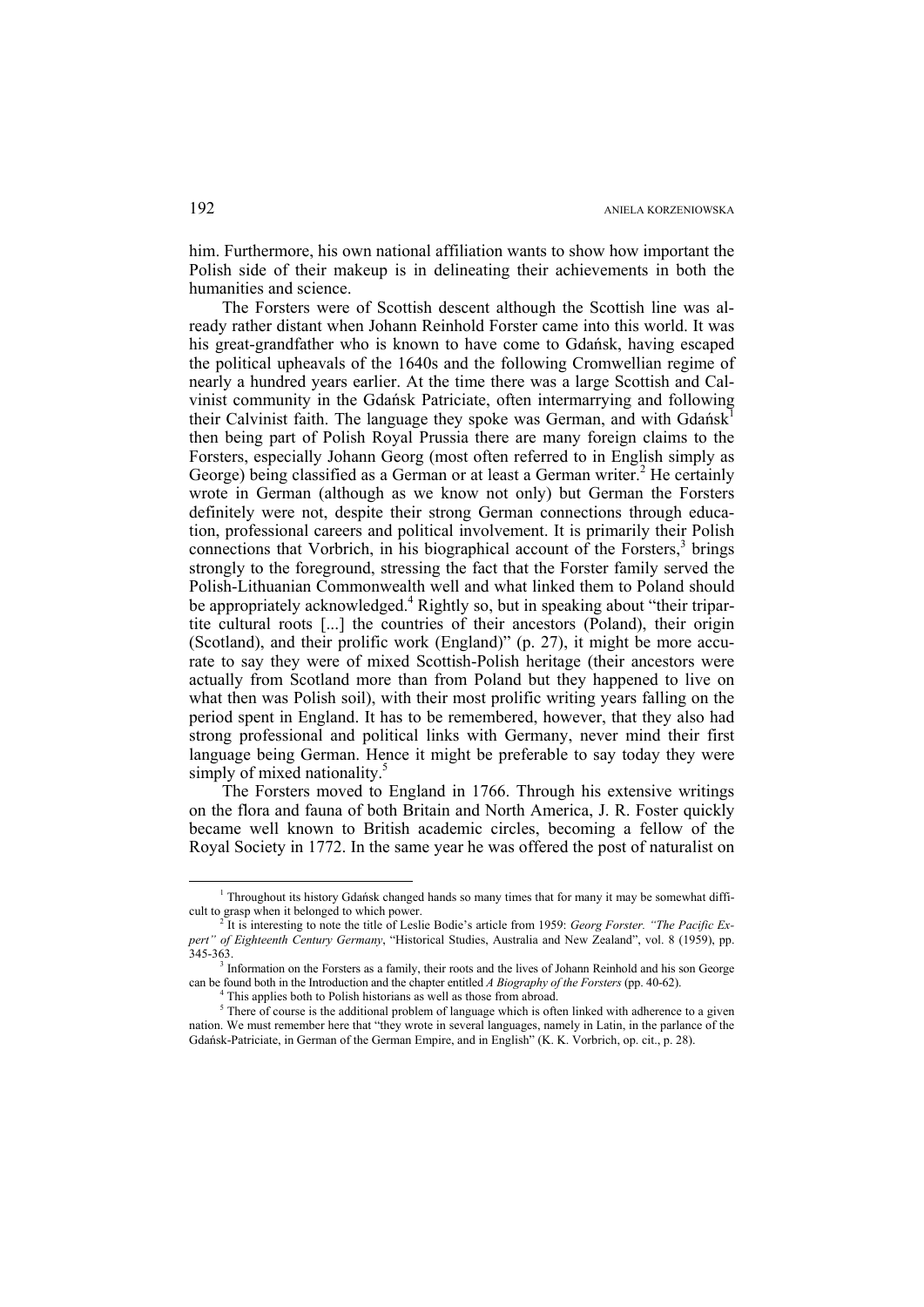## REMEMBERING THE FORSTERS **193**

board the *Resolution* which was to take James Cook on his Second Voyage round the world. He accepted eagerly and was allowed to take his son George as his assistant. It is to this voyage and particularly to the memorable contribution the two Forsters made to science and the humanities through their botanical, zoological and anthropological observations, later described in detail in what K. K. Vorbrich calls their Memoirs, that the bulk of the book in question is devoted to. In presenting and discussing these works, Vorbrich both promotes and highlights the significance of their involvement in British discoveries of the South Pacific and shows what a great field scientist Johann Reinhold Forster was. Stress is also placed on how he paved the way for others in the nineteenth century and how his worth needs to be more broadly recognised. His son George, on the other hand, can be perceived as a follower of his father, but also reflecting evident artistic talent both from the point of view of his writing as well as drawing.

The Memoirs in question are:

- 1. Johann Reinhold Forster's *The Resolution Journal(s) of Johann Reinhold Forster 1772-1775.* These three years encompassed James Cook's Second Voyage but remained unpublished during his lifetime.
- 2. Johann Reinhold Forster's Observations Made during a Voyage round the World, on Physical Geography, Natural History, and Ethic Philosophy, published in London in 1778.
- 3. George Forster's A Voyage round the World in His Britannic Majesty's Sloop "Resolution" Commanded by Capt. James Cook, during the Years 1772, 3, 4 and 5, published in London in 1777.

They were supplemented by Vorbrich with three essays, George Forster being named as their author, which were closely related to the above expedition and the works devoted to it. They are:

- 1. *A Reply to Mr Wales's Remarks* (referred thearafter as *A Reply*), published in 1778.
- 2. *A Letter to the Right Honourable the Earl of Sandwich* (referred thereafter as *A Letter to* [...] *Sandwich*), published in 1778.
- 3. *Cook, der Entdecker* (*Cook the Discoverer*), referred to in the discussed work as simply *Entdecker.* This, as we can see, was written in German and, contrary to the previous two, when George Forster held a professorial chair in natural history at the University of Vilna. It was first published in 1787.<sup>6</sup>

 <sup>6</sup> <sup>6</sup> In Note 12, p. 24, K. K. Vorbrich sends us for full details of all *Cook der Entdecker*'s versions to the chapter devoted to *Entdecker* and to the bibliography. There is a certain problem here as there is no chapter devoted to this essay as such. The only reference to the work is in the chapter entitled *Selected Issues Discussed in the Forsters' Narrative Writings* (the chapters are not numbered), in which we can learn that: "[...] George Forster's essay *Cook, der Entdecker* (*Cook the Discoverer*) is important for this thesis for several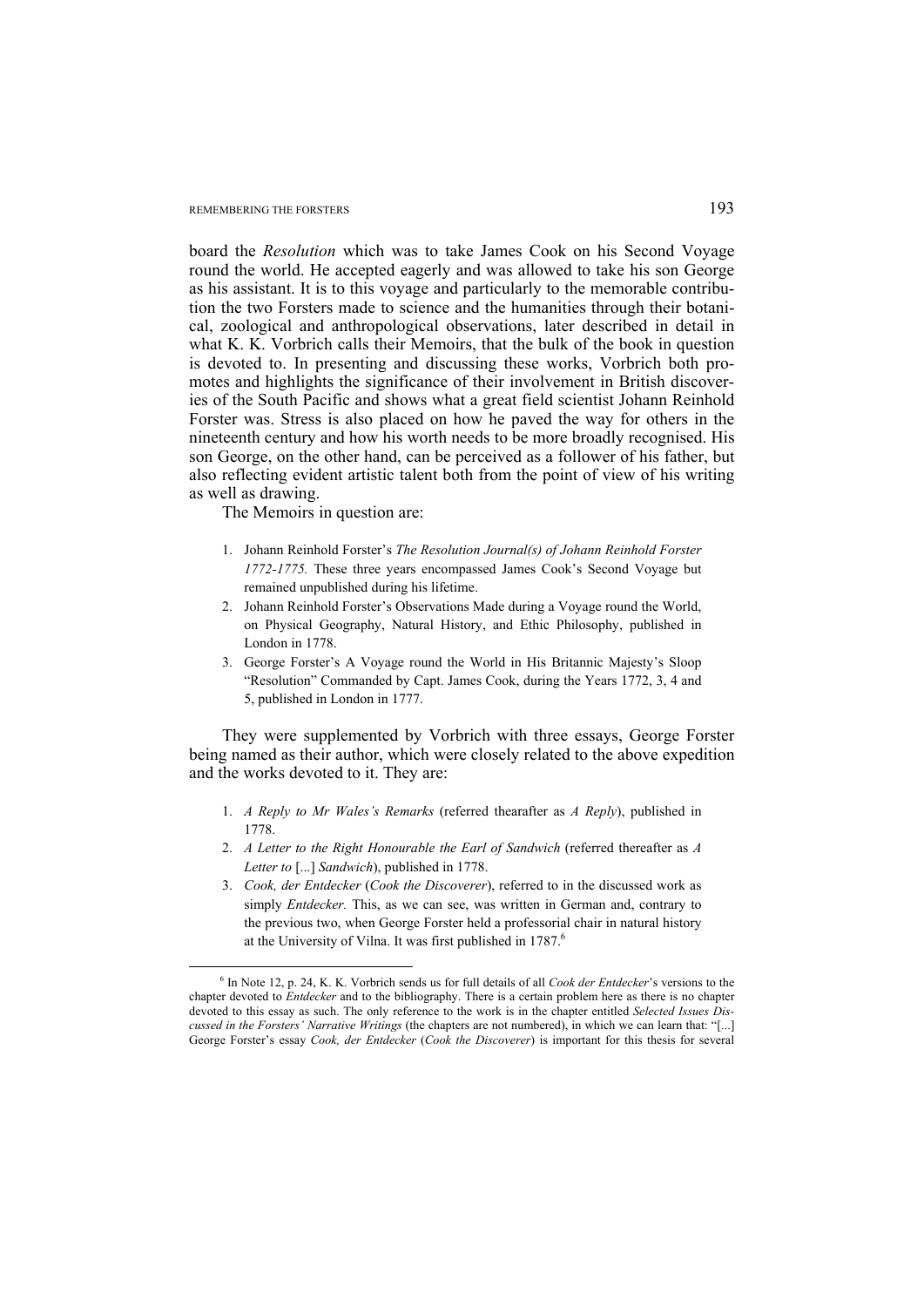What is important here for Vorbrich as well as anybody interested in not only Cook's expeditions but also in those who helped to make those expeditions known to the wider world, is the necessity to emphasise the enormity of the Forsters' written heritage. This heritage also concerns the genre known as travel writing – or travelogue as Vorbrich prefers to call it – which started to gather force in the eighteenth century and to which the Forsters undoubtedly made their own highly significant contribution. Vorbrich makes this emphasis throughout his work, devoting separate chapters to the three "Memoirs" and one to what he calls the Forsters' narrative writings, among which he highlights the three above mentioned essays.

Johann Reinhold's *Resolution Journals* reveals the author as a naturalist, anthropologist, scientist, humanist, and believer in liberty and freedom for all. Through his descriptions of the voyage to the Cape of Good Hope, the South Seas and New Zealand, Vorbrich presents him also as a botanist and ethnologist, showing interest in everything that grew and walked the earth. His field surveys were all faithfully recorded. These *Journals* were finally published in London in 1778 under the title presented above. Due to a quarrel with the British Admiralty after the expedition returned to England, Forster had not been given permission to publish his journals, hence the work *A Voyage round the World in His Britannic Majesty's Sloop "Resolution"*, which appeared under George's name in 1777, also based on the same aforementioned *Journals.* As Vorbrich points out, both works show a detailed investigation of nature, fieldwork in botany, zoology and geology, and the study of man and humanity in general. In Johann Forster's *Observations* there are also chapters on what he calls "ethic philosophy", where emphasis is placed on communication and the importance of being able to speak the languages of the people encountered, the knowledge of foreign tongues generally, and the ability to translate and learn about "the fragile civilisations of the remote Pacific Islands" (p. 87). Of interest here is the last paragraph of this chapter in which Vorbrich quotes J. R. Forster *verbatim*:

Mankind ought to be considered as the members of one great family; therefore let us not despise any of them, though they be our inferiors in regard to many improvements and points of civilisation; none of them is so despicable that he should not, in

1

reasons. Of these reasons only three will be mentioned here, the rest of them in a separate chapter. Firstly, the essay deals with the multicultural matters. It has already been implied that it belongs to the cultural heritage of five nations. Secondly, the essay is significant because it is the earliest published work assessing the collective values of James Cook's character and his life's achievements. Thirdly, it serves as a basis for the section in this thesis on the Forsterian chronicle of the European quest for the secrets of the South Sea before the era of Cook. This theme is presented in qualified detail in (Vorbrich K. K., 2008). It is omitted in the present book, however" (p. 130). I am yet to find the separate chapter and can only presume the author got his two works slightly mixed up.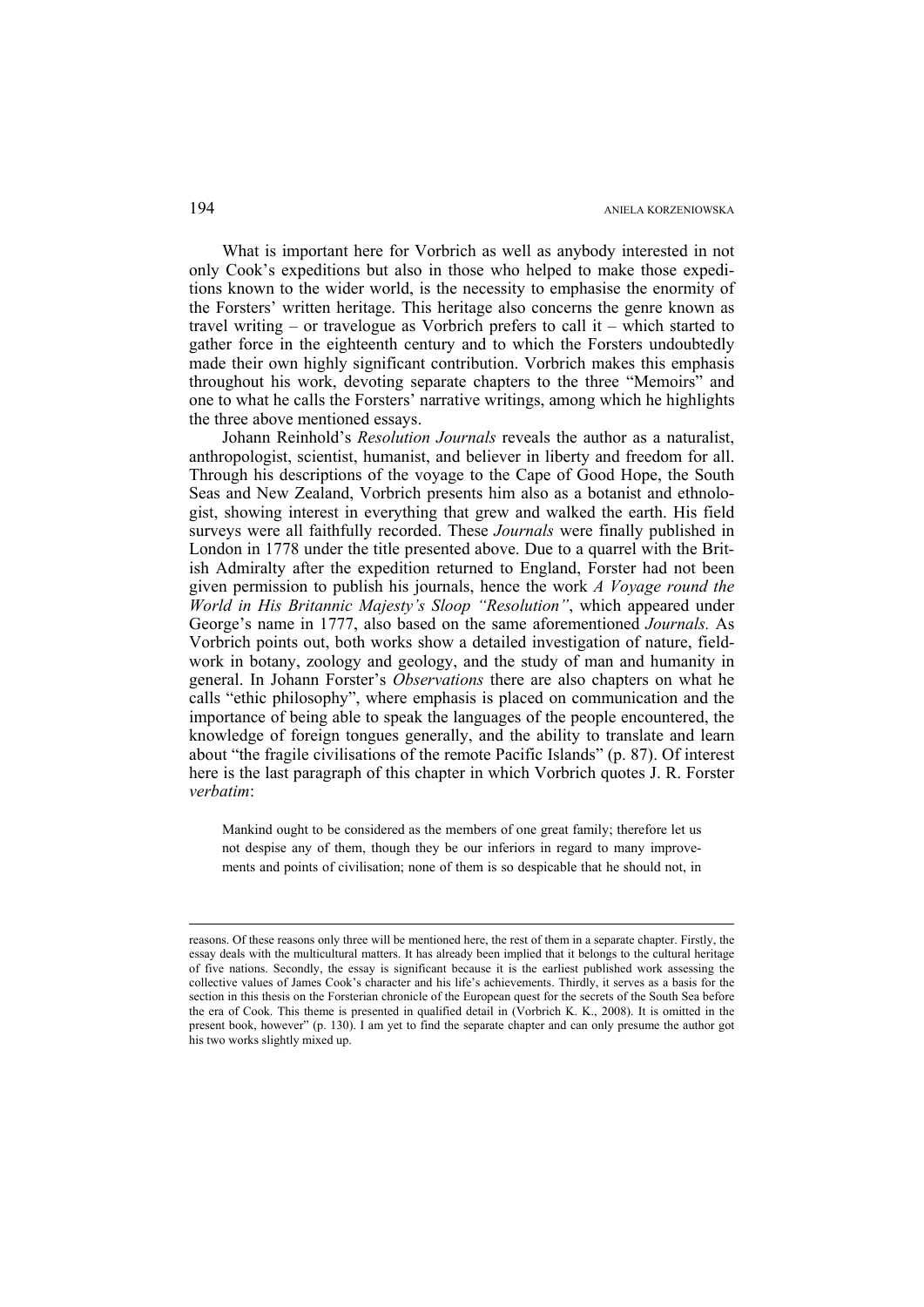some point or other, know more than the wisest man of the most polished nation [...] (p. 94).

Vorbrich saw these words as being "less of an earnest entreaty than a warning that all men are equal", and as being "true to his Polish upbringing" (ibid.). We could also say that his Scottish background might have pointed towards his love of freedom and desire that all men be equal. These traits can be found to be very strong in both nations and have their reflections in the political and literary events in eighteenth-century Poland and Scotland.

In the chapter devoted to George Forster's *A Voyage* (pp. 95-128) Vorbrich gives us a very detailed analysis of the narrative in question, also taking into consideration the author's German translation of his own work and comparing it with the original English version. It is unfortunate, however, that the examples are given in a footnote and not in the text proper.

*A Reply*, *A Letter to* [...] *Sandwich*, and *Entdecker*, discussed in the chapter on the Forsters' narrative writings, record events related to the post-voyage literary and political controversies in which the Forsters became involved. They also clearly show George Forster's dispute about his right to publish views on morality and freedom and his father's struggle for his right of freedom of expression as well as right to publish his own account of James Cook's second expedition.

In reference to freedom and national allegiance, there has unfortunately appeared what some might treat as a slip of the pen on the part of K. K. Vorbrich, but which in actual fact can be somewhat misleading. In the Conclusions (pp. 153-160), which actually include a summary of the whole work as well, we can read: "[...] for reasons known best to themselves the Forsters moved back to the country of their ancestor. As the English overran Scotland, the Forsters decided to become English" (p. 153). It so happens that the English never overran Scotland. What happened at the beginning of the  $18<sup>th</sup>$  century, in 1707, was the Union of Parliaments, which came about due to certain Scottish decisions, albeit highly pressurised by the English.

However, looking at the book as a whole, we can see that the aim of Krzysztof Konstanty Vorbrich's 2009 *Memoirs* has obviously been to bring the Forsters' Polish and British heritage out of oblivion and to show how valuable their contribution to science and the humanities has been. The extensive work and detailed research put into this deserves full acknowledgement. My main regret, however, is that nobody thought of making the same contribution in editorial work. For the book to be a pleasure to read and not only to be a source of encyclopaedic information, it would require thoughtful proofreading,<sup>7</sup> stylis-

 $\frac{1}{7}$  $\alpha$  A rather uncomfortable mistake leading to misunderstanding on the part of the reader can be seen, for example, on the very cover of the book: *ESSAYS* REPLY... *.* The colon that is missing after *ESSAYS* may seem a minor detail but it actually makes all the difference. The same applies, for example, to the definite and